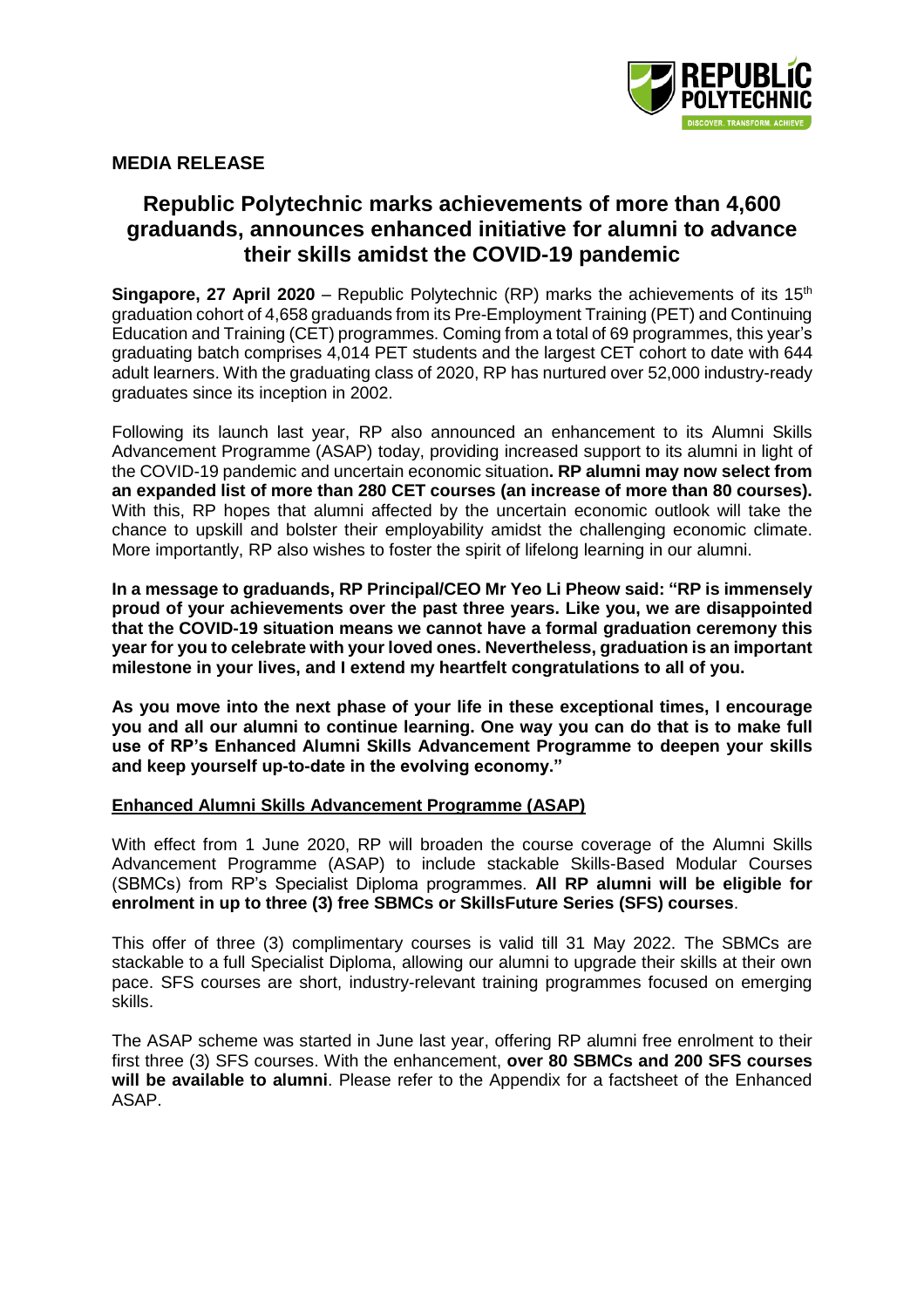

## **First batch of CET graduates**

Among this year's graduating cohort are the first batch of students from the following CET courses:

- Part-time Diploma in Applied Science (Pharmaceutical Sciences)
- Specialist Diploma in Biomedical Technology
- Part-time Diploma in Sports Wellness and Services
- Specialist Diploma in Healthy Ageing and Community Care for Seniors
- Part-time Diploma in Business Practice (Human Resource Management)
- Specialist Diploma in Digital Business
- Specialist Diploma in Applied Artificial Intelligence
- Specialist Diploma in Cloud Architecting and Management
- Specialist Diploma in Digital Content Creation for Business

#### **Special Award Winners**

RP also recognises the achievements of its six top-performing PET graduands. They will be presented special awards in recognition of their outstanding all-rounded achievements, as listed below.

| <b>Special Award</b>                                                                                                                                                                                            | <b>Recipient</b>                                                                                                                                                                                                                                   |
|-----------------------------------------------------------------------------------------------------------------------------------------------------------------------------------------------------------------|----------------------------------------------------------------------------------------------------------------------------------------------------------------------------------------------------------------------------------------------------|
| <b>BOARD OF GOVERNORS AWARD FOR THE</b><br><b>MOST OUTSTANDING GRADUATE OF THE</b><br><b>YEAR</b>                                                                                                               | <b>NG KAICHENG, AARON</b><br>Diploma in Biotechnology with Merit                                                                                                                                                                                   |
| This award is presented to the most outstanding<br>graduate who has excelled academically,<br>performed at the highest standard and<br>inculcated an appreciation of virtues and beliefs<br>which RP advocates. |                                                                                                                                                                                                                                                    |
| <b>LEE KUAN YEW AWARD FOR</b><br><b>MATHEMATICS AND SCIENCE</b>                                                                                                                                                 | D DIVARSHENE<br>Diploma in Biomedical Science with Merit                                                                                                                                                                                           |
| These awards are presented to the top<br>graduates from the technology or computer<br>science courses.                                                                                                          | NG KAICHENG, AARON<br>Diploma in Biotechnology with Merit<br>TRICIA LIM WAN NING<br>Diploma in Biomedical Science with Merit<br>Diploma Plus Certificate in International<br><b>Business</b><br>YAP ZI XUAN<br>Diploma in Biotechnology with Merit |
|                                                                                                                                                                                                                 |                                                                                                                                                                                                                                                    |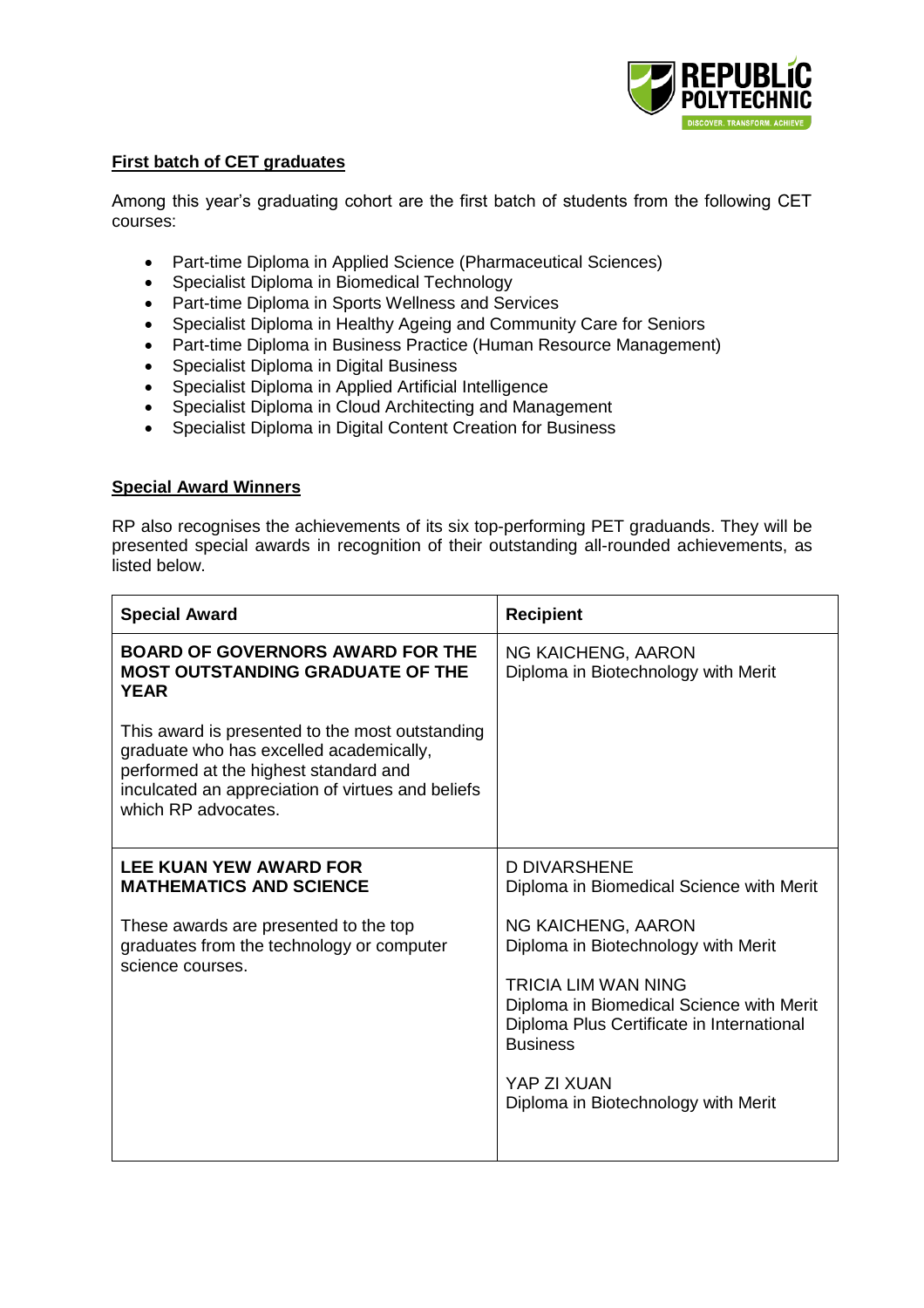

| <b>TAY ENG SOON GOLD MEDAL</b><br>This award is presented to the most outstanding<br>graduate who has advanced from the Institute of<br><b>Technical Education.</b> | LI PINGYUAN<br>Diploma in Electrical & Electronic<br><b>Engineering with Merit</b> |
|---------------------------------------------------------------------------------------------------------------------------------------------------------------------|------------------------------------------------------------------------------------|
| THE NGEE ANN KONGSI AWARD FOR THE<br><b>MOST DISTINGUISHED GRADUATE OF THE</b><br><b>YEAR (ACADEMIC)</b>                                                            | MICAH SIM WEI REN<br>Diploma in Aviation Management with<br>Merit                  |
| This award is presented to the graduate who<br>has excelled academically throughout his/her<br>studies at RP.                                                       |                                                                                    |

- End -

#### **Media release issued by:**

**Republic Polytechnic**

**Office of Corporate Communications**  Julian Soh / Fahreeq Fattah +65 9018 0719/ +65 9478 0292 julian\_soh@rp.edu.sg / [fahreeq\\_fattah@rp.edu.sg](mailto:fahreeq_fattah@rp.edu.sg)

#### **About Republic Polytechnic**

The first educational institution in Singapore to leverage the Problem-based Learning approach for all its diploma programmes, Republic Polytechnic (RP) has seven schools and one academic centre offering 37 full-time diplomas in Applied Science, Engineering, Management and Communication, Hospitality, Infocomm, Sports, Health & Leisure, and Technology for the Arts.

RP is committed to nurturing professionals with strong problem-solving capabilities through an innovative and entrepreneurial learning environment, based on a holistic and industryrelevant curriculum. RP's Academy for Continuing Education also offers a comprehensive suite of lifelong learning programmes to provide adult learners with skills upgrading opportunities. For more information, visit [http://www.rp.edu.sg.](http://www.rp.edu.sg/)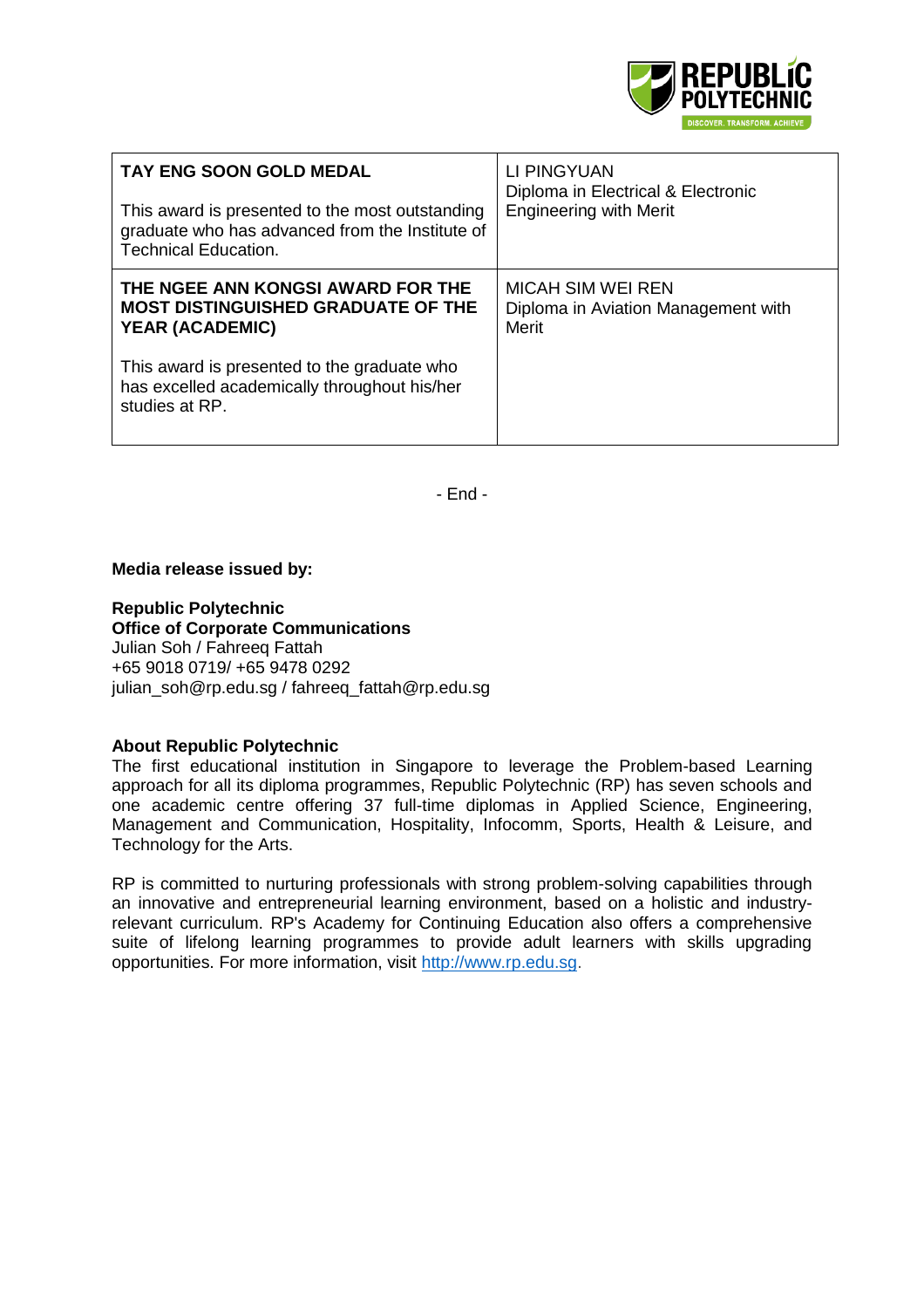

# **Appendix**

Factsheet on Enhanced Alumni Skills Advancement Programme (ASAP)

| <b>Objectives</b>       | RP wishes to inculcate the value of lifelong learning in all our alumni.                                                                                                                                                                                                                                                                                                                                                |
|-------------------------|-------------------------------------------------------------------------------------------------------------------------------------------------------------------------------------------------------------------------------------------------------------------------------------------------------------------------------------------------------------------------------------------------------------------------|
|                         | Every year, more than 4000 Pre-Employment Training (PET) students<br>graduate and become our alumni. In addition, with our increasing efforts in<br>Continuing Education & Training (CET), at least 500 students graduate each<br>year from our Full Qualification CET courses (e.g. Part Time Diploma,<br>Specialist Diploma) and become our alumni. RP's current alumni base stands<br>at more than 52,000.           |
|                         | RP hopes that the Enhanced ASAP will:<br>1. Enable our alumni to have easy access to upgrade their skills through<br>a wider menu of CET courses available to them<br>2. Keep our alumni updated with skills that are current and useful, thus<br>ensuring that they remain relevant in the workforce, and also increase<br>their employability especially in the current uncertain economic<br>situation amid COVID-19 |
| <b>Details of ASAP</b>  | The Enhanced Alumni Skills Advancement Programme (ASAP) is valid from 1<br>June 2020 till 31 May 2022.                                                                                                                                                                                                                                                                                                                  |
|                         | During this period, all RP alumni shall enjoy complimentary enrolment into<br>their first three Skills-Based Modular Courses (SBMCs) or SkillsFuture Series<br>(SFS) courses offered by RP. Please refer to Annex A for the complete list of<br>courses.                                                                                                                                                                |
|                         | SBMCs are taken from RP's Specialist Diploma programmes and are stackable<br>to a full Specialist Diploma, allowing our alumni to upgrade their skills at their<br>own pace. SF Series courses are short, industry-relevant training programmes<br>focused on emerging skills.                                                                                                                                          |
|                         | Over 80 SBMCs and 200 SFS courses will be available to alumni, in fields such<br>as applied learning and teaching, advanced manufacturing, applied artificial<br>intelligence, applied sciences, aviation management, cybersecurity, data<br>analytics and tech-enabled services, digital media, entrepreneurship, health<br>management and community care, hospitality management and many more.                       |
|                         | Alumni will have to apply through RP ACE (www.rp.edu.sg/ace) website for the<br>course(s) that they wish to attend.                                                                                                                                                                                                                                                                                                     |
|                         | The full list of SBMCs and SFS courses can be found below.                                                                                                                                                                                                                                                                                                                                                              |
| <b>Offer applicable</b> | All RP Alumni.                                                                                                                                                                                                                                                                                                                                                                                                          |
| to                      | "Alumni' is defined as:<br>1. PET alumni – students who have graduated from a full-time diploma<br>programme<br>2. CET alumni - students who have graduated from Full Qualification<br>CET courses (Part-Time Diploma and Specialist Diploma courses).                                                                                                                                                                  |
| <b>Period of Offer</b>  | 1 June 2020 - 31 May 2022                                                                                                                                                                                                                                                                                                                                                                                               |
|                         |                                                                                                                                                                                                                                                                                                                                                                                                                         |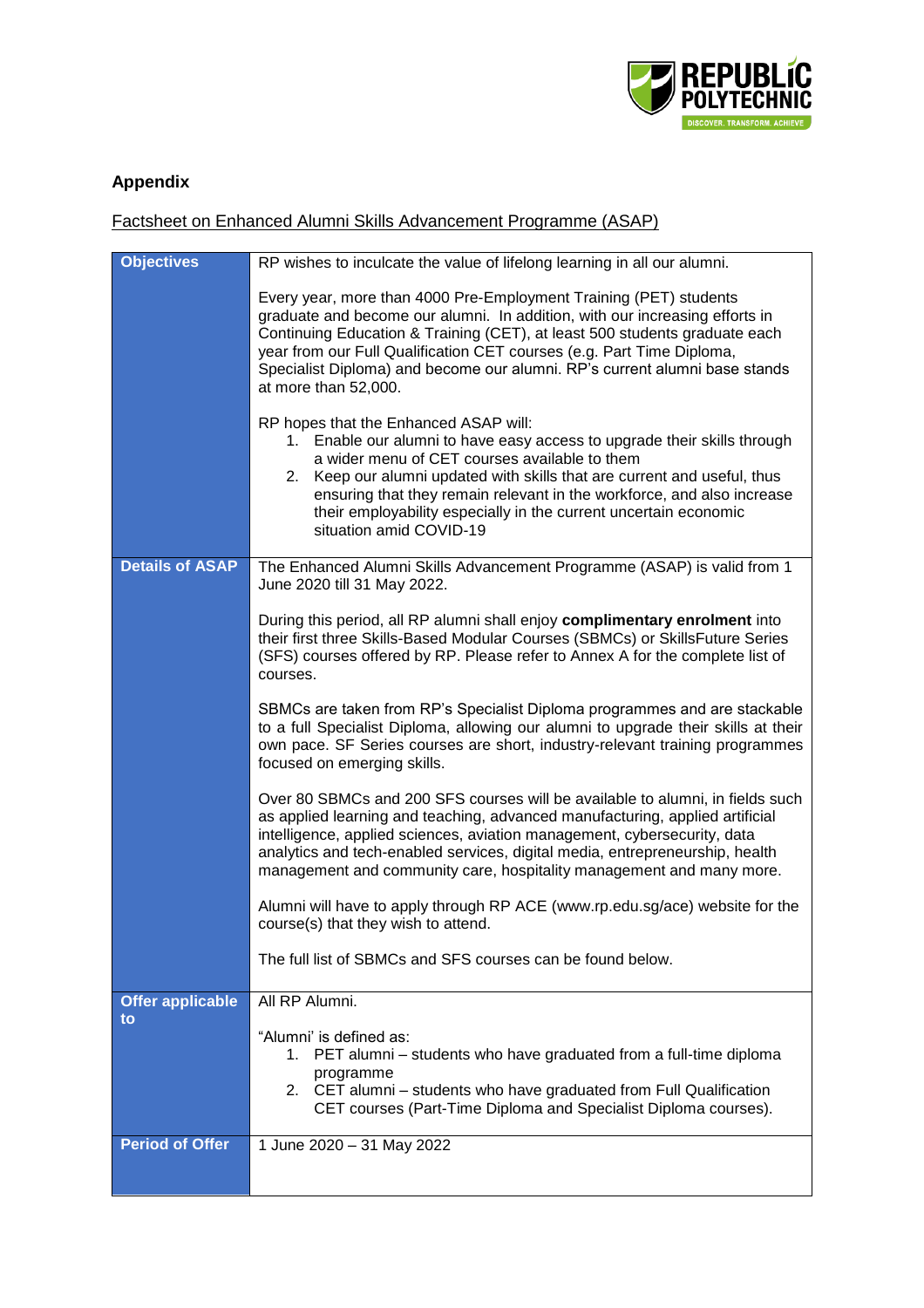

## **Annex A**

## List of Skills-Based Modular Courses offered by Republic Polytechnic

| S/No.          | Specialist Diploma Name                          | Standalone/Stackable SBMCs                                                                                                                                                                                                                                                                                                                                                                             |
|----------------|--------------------------------------------------|--------------------------------------------------------------------------------------------------------------------------------------------------------------------------------------------------------------------------------------------------------------------------------------------------------------------------------------------------------------------------------------------------------|
| 1              | SD in Applied Artificial Intelligence            | Math for Machine Learning<br>$\bullet$<br>Introduction to Programming<br>$\bullet$<br>Introduction to Data Management for<br>Machine Learning<br>Machine Learning Fundamentals<br>$\bullet$<br>Pattern Recognition & Anomaly Detection<br>$\bullet$<br>Recommender Systems<br>$\bullet$<br><b>Virtual Assistants</b>                                                                                   |
| $\overline{2}$ | SD in Applied Learning & Teaching                | Principles of Learning<br>$\bullet$<br><b>Effective Communication</b><br>for Teaching and Learning<br>Learner-Centered<br>Teaching<br>Teaching with Technology<br>$\bullet$<br>Curriculum - Design and<br>$\bullet$<br>Evaluation<br><b>Instructional Design</b><br>Principles of Assessment<br>and Test Design<br>Conduct and Review of<br>Assessment                                                 |
| 3              | SD in Aviation Management and<br><b>Services</b> | Passenger Services Management<br>$\bullet$<br>Airport Engineering and Operations<br>$\bullet$<br>Airside Operations and Ramp Services<br>$\bullet$<br>Load Control and Air Cargo Operations<br>$\bullet$<br>Aircraft and Flight Operations<br>$\bullet$<br>Airline Marketing and Revenue<br>Management<br>Ground Services and Aviation Safety<br>$\bullet$<br>Airline Business Management<br>$\bullet$ |
| 4              | SD in Biomedical Informatics and<br>Analytics    | <b>Fundamentals of Biomedical Informatics</b><br>$\bullet$<br>Programming for Biomedical Sciences<br>$\bullet$                                                                                                                                                                                                                                                                                         |
| 5              | SD in Biomedical Technology                      | <b>Biomedical Sensors and Measurements</b><br><b>Biomedical Instrumentation and Systems</b><br>Medical Imaging                                                                                                                                                                                                                                                                                         |
| 6              | SD In Business Analytics                         | Database and Data Models<br>$\bullet$<br><b>Statistics and Statistical</b><br><b>Models</b><br><b>Business Intelligence</b><br>٠<br>Data Mining and Predictive<br>Analytics<br><b>Big Data and Text</b><br>Analytics                                                                                                                                                                                   |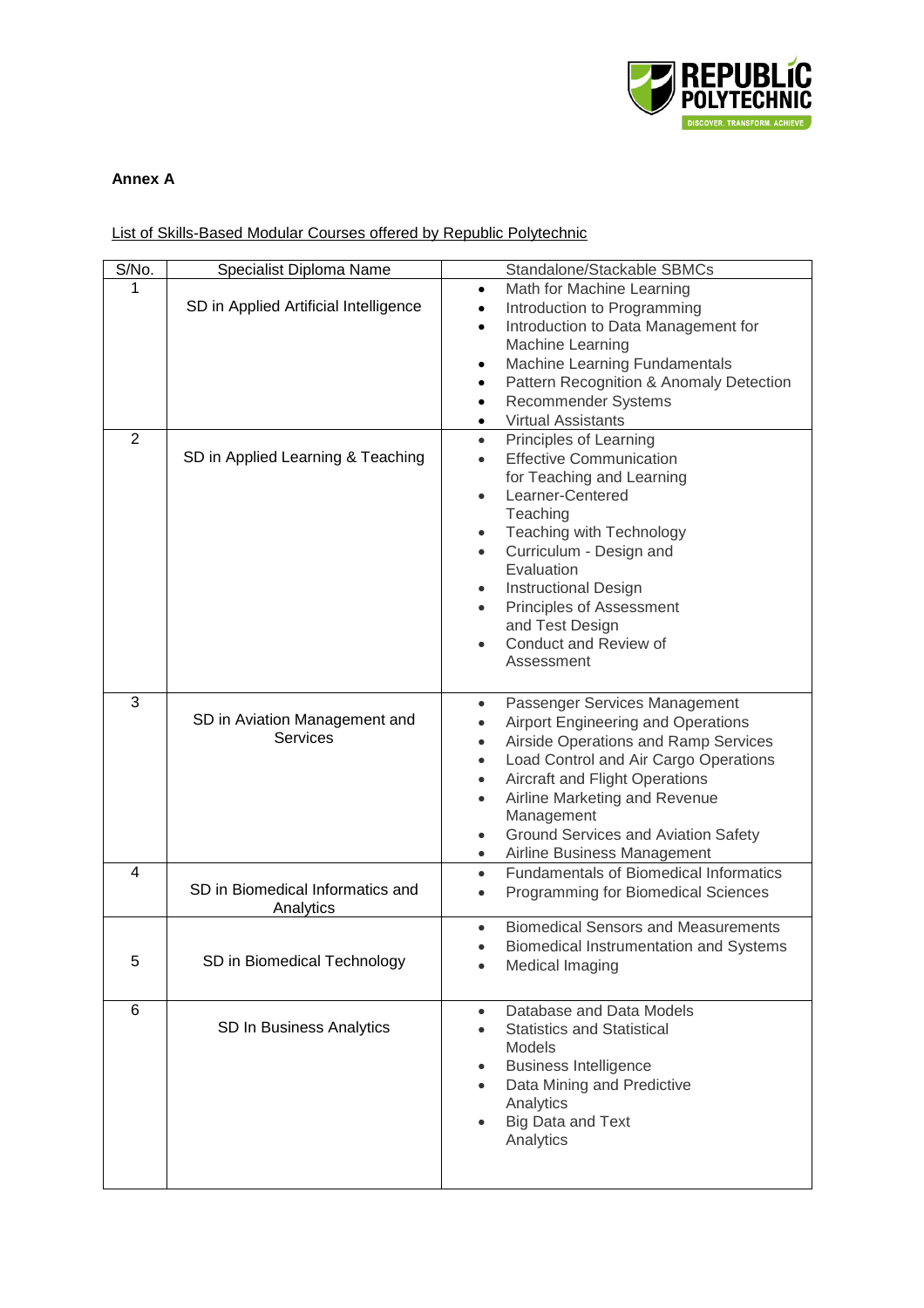

| $\overline{7}$ | SD in Career Counselling                              | Positive Psychology<br>$\bullet$<br><b>Counselling and Coaching Skills</b><br>$\bullet$<br><b>Psychometric Assessment</b><br>$\bullet$<br>Job and Labour Market Analysis<br>$\bullet$<br>Career Development and Counselling<br>$\bullet$<br><b>Career Counselling Project</b><br>$\bullet$                                                                                                           |
|----------------|-------------------------------------------------------|------------------------------------------------------------------------------------------------------------------------------------------------------------------------------------------------------------------------------------------------------------------------------------------------------------------------------------------------------------------------------------------------------|
| 8              | SD in Cloud Architecting and<br>Management            | <b>Cloud Computing Fundamentals</b><br>$\bullet$<br><b>Cloud Architecting</b><br>$\bullet$<br>Cloud Implementation<br>$\bullet$<br><b>Cloud Security &amp; DevOps</b><br>$\bullet$                                                                                                                                                                                                                   |
| 9              | SD in Digital Business                                | <b>Digital Business Models</b><br>$\bullet$<br>Platform and Digital Ecosystem<br>$\bullet$<br>Digital Business Market Validation<br>$\bullet$<br><b>Business Model Design</b><br>$\bullet$<br><b>Digital Storefront Creation</b><br>$\bullet$<br><b>Digital Marketing Strategies</b><br>$\bullet$                                                                                                    |
| 10             | SD in Digital Content Creation for<br><b>Business</b> | <b>Visual Communication</b><br>$\bullet$<br>Digital Photography<br>$\bullet$<br>User Experience Fundamentals<br>$\bullet$<br><b>Business Model Design</b><br>$\bullet$                                                                                                                                                                                                                               |
| 11             | SD in Healthy Ageing & Community<br>Care for Seniors  | Ageing Process & Promotion of Physical<br>$\bullet$<br>Health<br><b>Holistic Assessment for Seniors</b><br>$\bullet$<br>Psychosocial Health and Nutrition for<br>$\bullet$<br>Seniors<br>Prevention and Management of Falls and<br>$\bullet$<br>frailty in Seniors<br>Care for Seniors with Chronic Illnesses<br>$\bullet$<br>Multi-disciplinary and Multi-sectoral care<br>$\bullet$<br>for Seniors |
| 12             | SD in Hospitality Business<br>Management              | Managing Service Quality in Hotels<br>$\bullet$<br><b>Facilities and Building Management</b><br>$\bullet$<br>Strategic Human Resource Management<br><b>Financial Management in Hospitality</b><br>Marketing and Revenue Management<br>$\bullet$<br><b>Business Law in Hospitality</b><br>$\bullet$                                                                                                   |
| 13             | SD in Integrated Care Management                      | Integrated Care and the Health System<br>$\bullet$<br>Advanced Integrated Care Planning<br>$\bullet$<br>Communication and Health Coaching<br>Advanced Care Coordination and<br>Navigation<br>Leadership and Outcome Management<br>$\bullet$<br>Social and Family Dynamic<br>$\bullet$                                                                                                                |
| 14             | SD in IoT Technologies and<br>Solutioning             | <b>Automation and Connectivity</b><br>$\bullet$<br>Analytics and Machine Learning<br>$\bullet$<br>Architecting IoT Solutions                                                                                                                                                                                                                                                                         |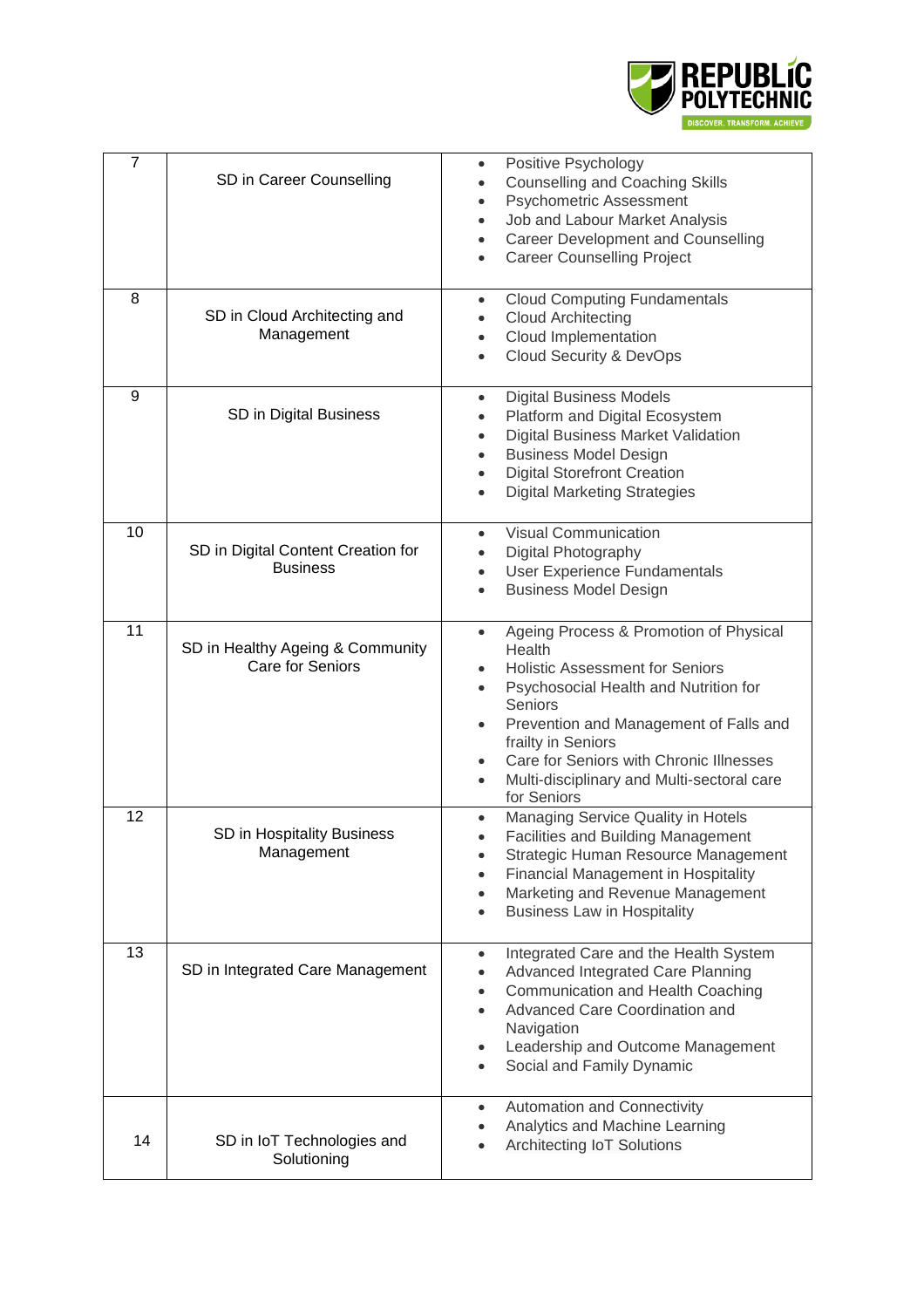

| 15 | SD in Sport Science and Wellness | <b>Fitness and Conditioning</b><br>$\bullet$<br>Sport and Exercise Nutrition<br>Wellness and Health Management                                                                                                                                                                                           |
|----|----------------------------------|----------------------------------------------------------------------------------------------------------------------------------------------------------------------------------------------------------------------------------------------------------------------------------------------------------|
| 16 | SD in Supply Chain Management    | Warehouse Management and Operations<br><b>Transportation Management and</b><br>٠<br>Operation<br><b>Freight Services and Operation</b><br><b>Inventory Management</b><br>$\bullet$<br>Enterprise Resource Planning (ERP)<br>$\bullet$<br><b>Pharmaceutical and Cold Chain</b><br>$\bullet$<br>Management |
| 17 | SD in User Experience for ICT    | Design Research<br>$\bullet$<br>Information Architecture and Interaction<br>$\bullet$<br>Design<br>Visual Design<br>UX Requirements & Processes                                                                                                                                                          |

List of SkillsFuture Series courses offered by Republic Polytechnic

| <b>COURSE TITLE</b>                                           | <b>AREA</b>                   |
|---------------------------------------------------------------|-------------------------------|
| 3D Additive Manufacturing: Materials and Technologies         | <b>Advanced Manufacturing</b> |
| 3D Printing and Ecosystem (2 days)                            | <b>Advanced Manufacturing</b> |
| 3D Printing and Modelling (2 days)                            | <b>Advanced Manufacturing</b> |
| Advanced Composites Manufacturing: Fundamentals and           | <b>Advanced Manufacturing</b> |
| Applications                                                  |                               |
| Autodesk CAD Training (AutoCAD)                               | <b>Advanced Manufacturing</b> |
| Basics of Automated Non-Destructive Techniques (NDT)          | <b>Advanced Manufacturing</b> |
| Beginner Computer-Aided Design Course                         | <b>Advanced Manufacturing</b> |
| Collaborative and Mobile Robotic Systems for Industrial       | <b>Advanced Manufacturing</b> |
| Applications                                                  |                               |
| Designing an In-Building Wireless Network                     | <b>Advanced Manufacturing</b> |
| <b>Energy Audit and Power Quality</b>                         | <b>Advanced Manufacturing</b> |
| Exploring Internet of Things with Arduino                     | <b>Advanced Manufacturing</b> |
| Exploring Internet of Things with Raspberry Pi                | <b>Advanced Manufacturing</b> |
| First Steps in Programming and IoT using the MicroBit         | <b>Advanced Manufacturing</b> |
| Go Lean Transformation (7-day)                                | <b>Advanced Manufacturing</b> |
| Industry 4.0 in Action (2 days)                               | <b>Advanced Manufacturing</b> |
| Intermediate Computer-Aided Design Course                     | <b>Advanced Manufacturing</b> |
| Introduction of Cleanroom and Basic Equipment for Micro-fab   | <b>Advanced Manufacturing</b> |
| Process                                                       |                               |
| Introduction to Autonomous Robots Integration and Programming | <b>Advanced Manufacturing</b> |
| Introduction to Computer-Aided Design (CAD) (4 days)          | <b>Advanced Manufacturing</b> |
| Introduction to DesignSpark Mechanical                        | <b>Advanced Manufacturing</b> |
| Introduction to DesignSpark PCB                               | <b>Advanced Manufacturing</b> |
| Risk Assessment and Laboratory Safety (Physics)               | <b>Advanced Manufacturing</b> |
| <b>Ethical Hacking - Exposed</b>                              | Cybersecurity                 |
| Implementing IT Security @ Work (IT Security and Your         | Cybersecurity                 |
| Organisation)                                                 |                               |
| Introduction to Google Firebase for Android Developers        | Cybersecurity                 |
| IT Security and You                                           | Cybersecurity                 |
| The Fundamentals of Digital Forensics                         | Cybersecurity                 |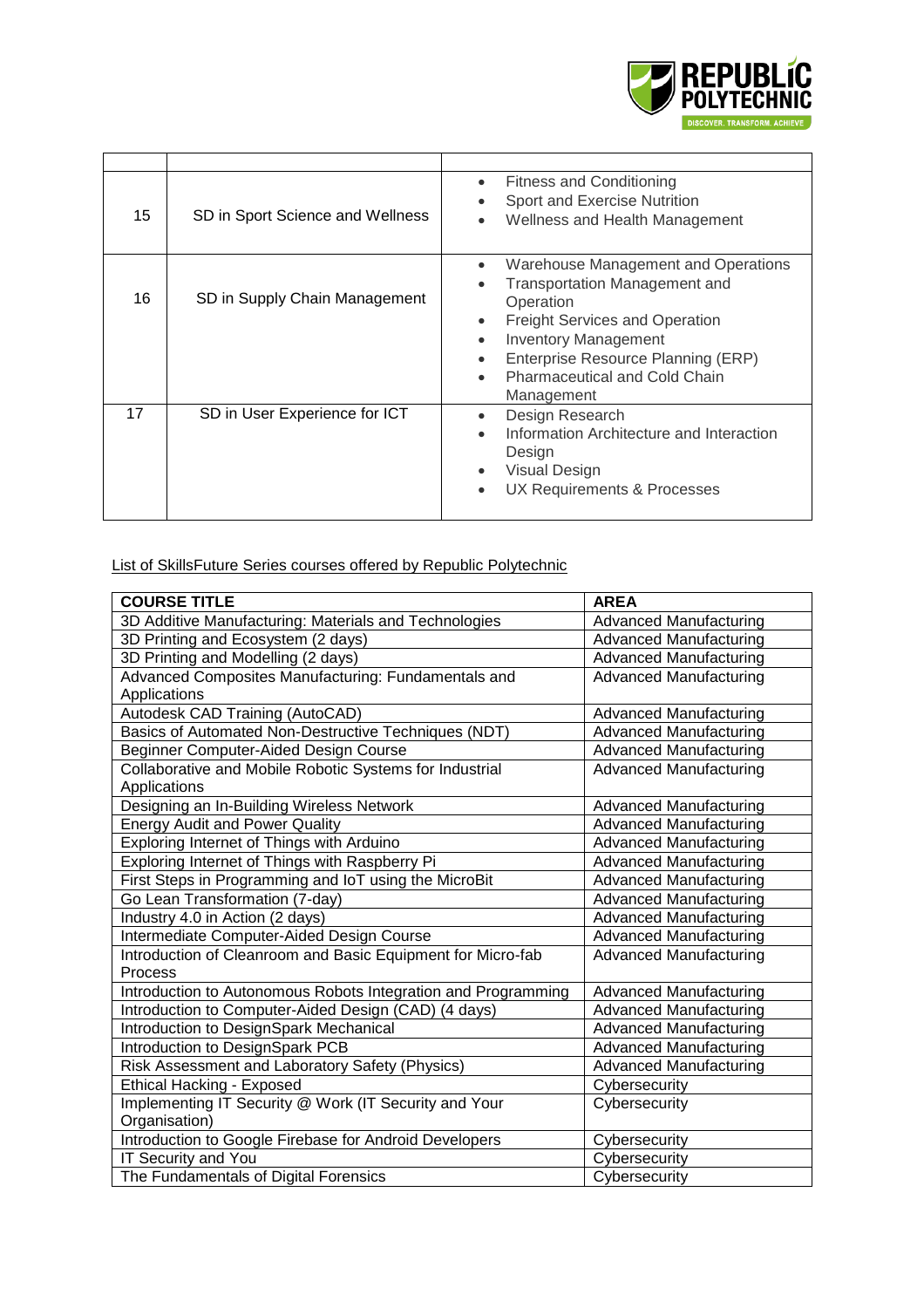

| Advanced Certificate in Market Research                           | Data Analytics   |
|-------------------------------------------------------------------|------------------|
| Al Mobile Projects                                                | Data Analytics   |
| Amazon Web Services Cloud Computing Architecture                  | Data Analytics   |
| An Introduction to DevOps                                         | Data Analytics   |
| Applied Artificial Intelligence with Python                       | Data Analytics   |
| Artificial Intelligence for Everyone - A Practical Experience     | Data Analytics   |
| Artificial Intelligence for Techies - A Hands-On Approach         | Data Analytics   |
| AWS Academy Cloud Foundations incorporating Web Application       | Data Analytics   |
| and Database Deployment on AWS Platform                           |                  |
| Building Interactive Websites with jQuery                         | Data Analytics   |
| Data Science with Python                                          | Data Analytics   |
| Deep Learning with Python                                         | Data Analytics   |
| Developing Your First Chatbot                                     | Data Analytics   |
| Drone Programming with Python                                     | Data Analytics   |
| First Steps in Business Intelligence                              | Data Analytics   |
| Fundamentals in Java Programming                                  | Data Analytics   |
| <b>Fundamentals of Data Analytics</b>                             | Data Analytics   |
| Fundamentals of Data Visualisation                                | Data Analytics   |
| <b>Getting Started with Text Mining</b>                           | Data Analytics   |
| Introduction to Data Communications and Computer Networking       | Data Analytics   |
| Introductory Programming using Python                             | Data Analytics   |
| Managing Data @ Work (Managing Business Data)                     | Data Analytics   |
| Mining Data for Insights @ Work (Mining Business Data for         | Data Analytics   |
| Insights)                                                         |                  |
| Social Media Analytics with Programming                           | Data Analytics   |
| Text Mining - Making Sense of Unstructured Data                   | Data Analytics   |
| Text Mining Analytics with Programming                            | Data Analytics   |
| <b>Understanding Behavioural Insights</b>                         | Data Analytics   |
| 360 Video Creation for Immersive Experiences                      | Digital Media    |
| Avid Pro Tools 101                                                | Digital Media    |
| Avid Pro Tools 110                                                | Digital Media    |
| Be a Cyber Warrior - Fight Against the Black Hats                 | Digital Media    |
| <b>Building AR Experiences</b>                                    | Digital Media    |
| Captivate Your E-Learning Audience with Adobe Captivate           | Digital Media    |
| Content Management System for Social Media (Creating Digital      | Digital Media    |
| Media Content for Business)                                       |                  |
| Developing Digital Proficiencies (Creating Digital Media Content) | Digital Media    |
| E-Learning: Learning at your OTOT (own time own target)           | Digital Media    |
| Gamification: Psychology of Gaming in Learning and                | Digital Media    |
| Development                                                       |                  |
| I can, I want, will I?                                            | Digital Media    |
| The World of Adult Learning.                                      |                  |
| Immersive Experiences: Introduction to AR, VR and 360 Media       | Digital Media    |
| Creation                                                          |                  |
| Internet of Things for Sound Production                           | Digital Media    |
| Introduction to Building Interactive Experiences with Unity       | Digital Media    |
| Master Class in Advanced Photographic & Post-Processing           | Digital Media    |
| Techniques                                                        |                  |
| <b>Mobile Music Making</b>                                        | Digital Media    |
| The Art of Digital Photography                                    | Digital Media    |
| The Art of Macro Photography                                      | Digital Media    |
| Unity Certification for Professionals                             | Digital Media    |
| <b>Achieving Product Market Fit</b>                               | Entrepreneurship |
| <b>Business Canvas for Innovation</b>                             | Entrepreneurship |
| <b>Business Idea Validation</b>                                   | Entrepreneurship |
| <b>Business Model Canvas for Entrepreneurs</b>                    | Entrepreneurship |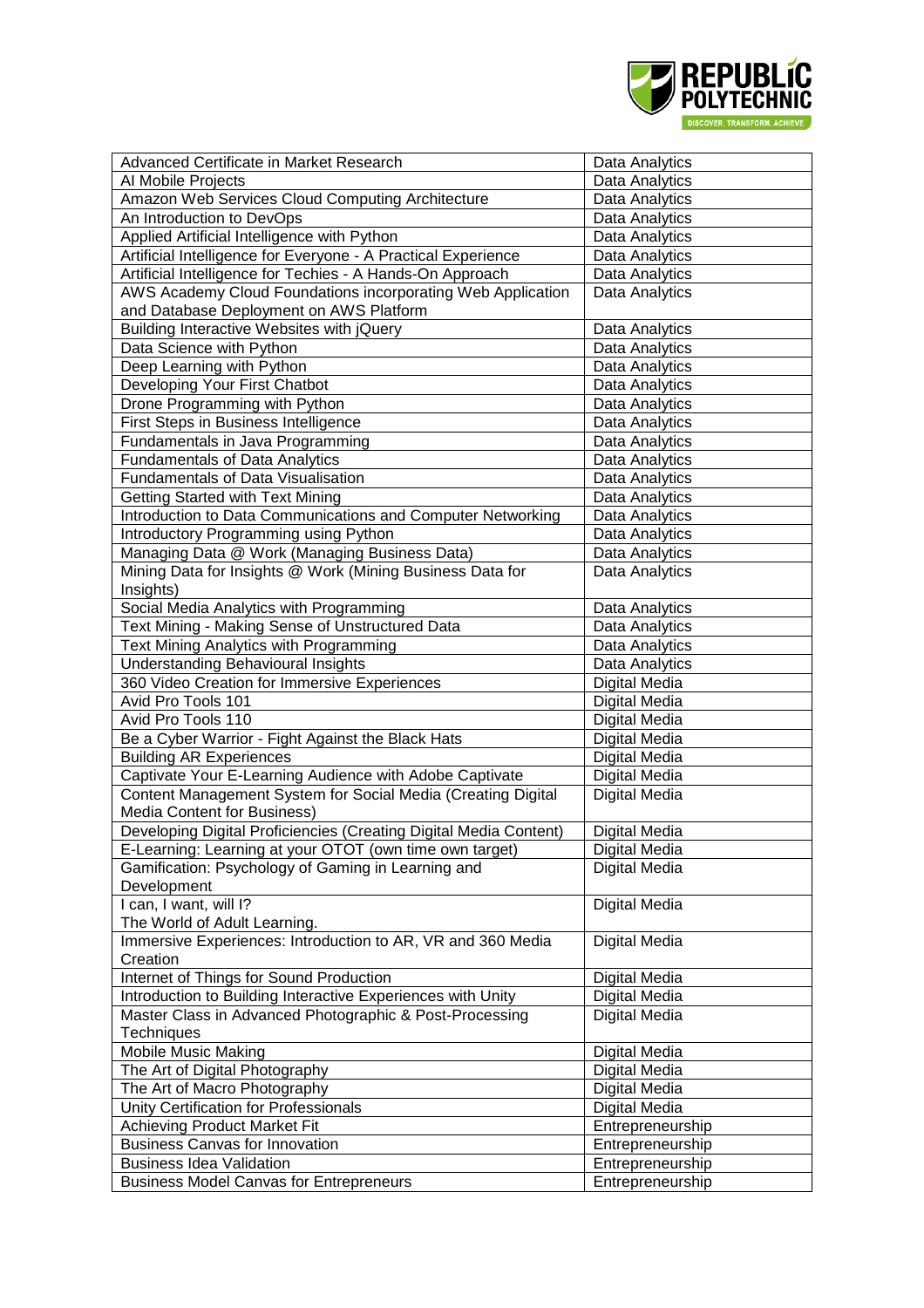

| <b>Business Pitching through Storytelling</b>                 | Entrepreneurship             |
|---------------------------------------------------------------|------------------------------|
| <b>Business Start-up Programme</b>                            | Entrepreneurship             |
| Corporate Governance for Non-Profit Organisations             | Entrepreneurship             |
| Creativity and Innovation Workshop                            | Entrepreneurship             |
| Cross-Cultural Management in China                            | Entrepreneurship             |
| Design Your Way From Purpose to Performance:                  | Entrepreneurship             |
| Financing for Innovations                                     | Entrepreneurship             |
| Launching your Startup                                        | Entrepreneurship             |
| Lean Innovation at Work                                       | Entrepreneurship             |
| Managing Top Talent with Design Thinking                      | Entrepreneurship             |
| Revenue Management for Non Revenue Managers                   | Entrepreneurship             |
| Social Innovation                                             | Entrepreneurship             |
| Start Your Own Blogspace                                      | Entrepreneurship             |
| <b>Starting an Online Business</b>                            | Entrepreneurship             |
| The Entrepreneur Dive                                         | Entrepreneurship             |
| Travel and Learn Programme: Business Learning Journey to      | Entrepreneurship             |
| Jakarta                                                       |                              |
| Travel and Learn Programme: Business Learning Journey to      | Entrepreneurship             |
| Myanmar                                                       |                              |
| <b>Understanding Contemporary China Business Perspectives</b> | Entrepreneurship             |
| A Primer in HR Analytics                                      | <b>Tech-Enabled Services</b> |
| Advanced Demand Forecasting Techniques                        | <b>Tech-Enabled Services</b> |
| Analysing Your Social Media Performance                       | <b>Tech-Enabled Services</b> |
| <b>Analytics for Quality Control</b>                          | <b>Tech-Enabled Services</b> |
| <b>Applied Digital Design</b>                                 | <b>Tech-Enabled Services</b> |
| <b>Basic Demand Forecasting Techniques</b>                    | <b>Tech-Enabled Services</b> |
| Basic Video Creation and Editing                              | <b>Tech-Enabled Services</b> |
| Becoming A Media Entrepreneur through E-Commerce              | <b>Tech-Enabled Services</b> |
| Brand Health Survey & Analysis                                | <b>Tech-Enabled Services</b> |
| Branding in the Digital World for Employees and Employers     | <b>Tech-Enabled Services</b> |
| <b>Business Innovation: Smart Business Device</b>             | <b>Tech-Enabled Services</b> |
| Certificate in Data Processing for Consumer Insights          | <b>Tech-Enabled Services</b> |
| <b>CISCO Network Administration</b>                           | <b>Tech-Enabled Services</b> |
| Cold Chain Technology and Management (e-learning)             | <b>Tech-Enabled Services</b> |
| Create Graphics Like A Pro For Social Media                   | <b>Tech-Enabled Services</b> |
| <b>Creating Awesome Events</b>                                | <b>Tech-Enabled Services</b> |
| <b>Cyber Security Essentials</b>                              | <b>Tech-Enabled Services</b> |
| Data Visualisation and Analytics                              | <b>Tech-Enabled Services</b> |
| Deepening Relations with Your Consumers through Social        | <b>Tech-Enabled Services</b> |
| Listening                                                     |                              |
| Design Innovation for Advanced Composites                     | <b>Tech-Enabled Services</b> |
| Design Thinking for Successful Problem Solving                | <b>Tech-Enabled Services</b> |
| Designing an Effective Social Media Campaign                  | <b>Tech-Enabled Services</b> |
| Designing and Prototyping 3D Objects - Basic                  | <b>Tech-Enabled Services</b> |
| Designing Business Models for Digital Economy                 | <b>Tech-Enabled Services</b> |
| Designing Interactivity with Electronic Kits                  | <b>Tech-Enabled Services</b> |
| Designing the user experience for mobile applications         | <b>Tech-Enabled Services</b> |
| Digital Branding                                              | <b>Tech-Enabled Services</b> |
| Digital Intelligence: Opportunity Identification              | <b>Tech-Enabled Services</b> |
| <b>Digital Marketer Essentials</b>                            | <b>Tech-Enabled Services</b> |
| <b>Digital Payment for Business</b>                           | <b>Tech-Enabled Services</b> |
| Digital Publishing                                            | <b>Tech-Enabled Services</b> |
| Digital Recruitment for Talent Acquisition                    | <b>Tech-Enabled Services</b> |
| <b>Digital User Experience</b>                                | <b>Tech-Enabled Services</b> |
| <b>Experience Design for Programmers</b>                      | <b>Tech-Enabled Services</b> |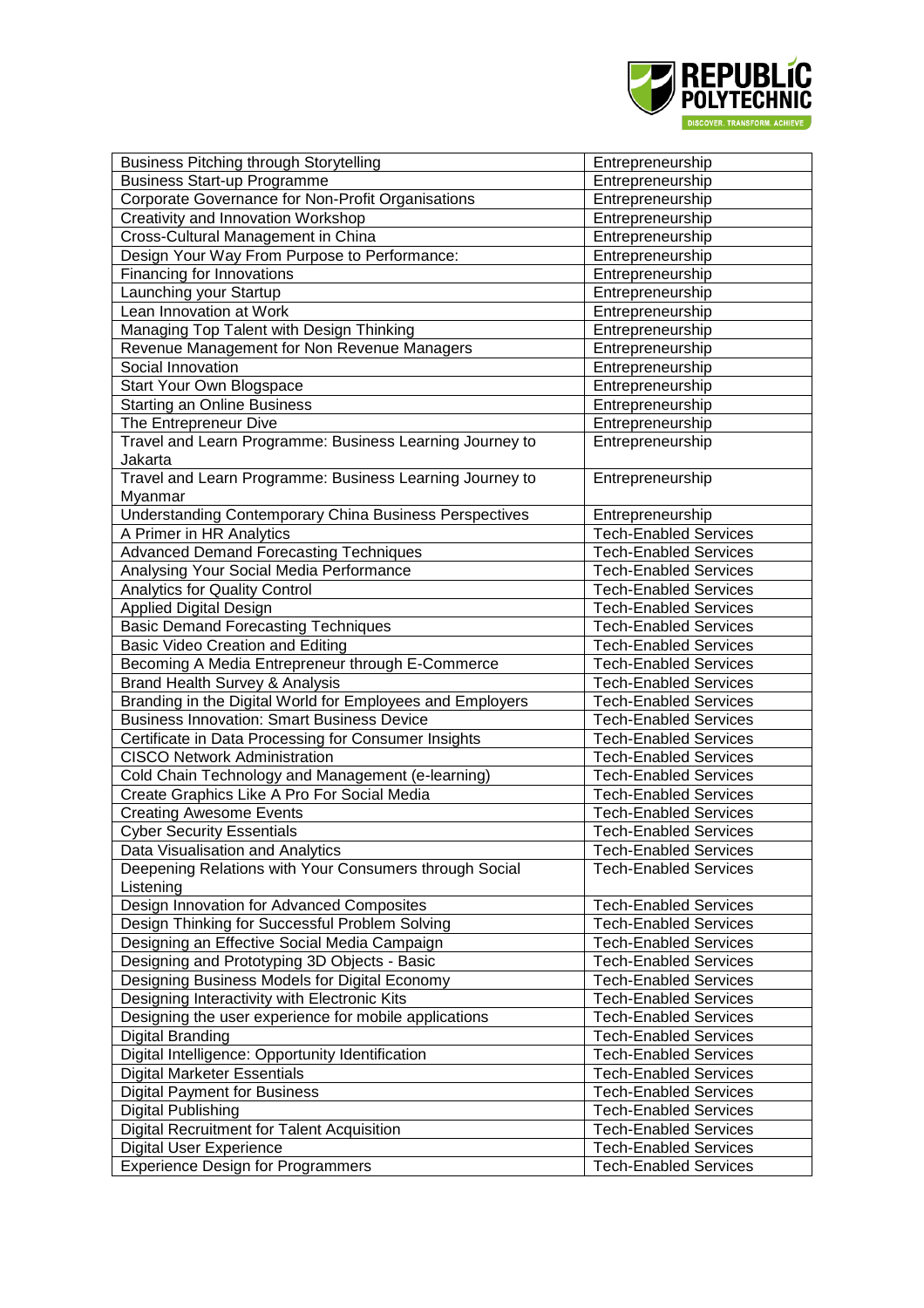

| Experience how Robotic Process Automation (RPA) makes your                           | <b>Tech-Enabled Services</b>                                 |
|--------------------------------------------------------------------------------------|--------------------------------------------------------------|
| work easier                                                                          |                                                              |
| <b>Failure Analysis of Advanced Composites</b>                                       | <b>Tech-Enabled Services</b>                                 |
| Fundamental of iOS Programming                                                       | <b>Tech-Enabled Services</b>                                 |
| Fundamentals of smart biomedical device                                              | <b>Tech-Enabled Services</b>                                 |
| GoBI                                                                                 | <b>Tech-Enabled Services</b>                                 |
| goDCE (Distribution Centre Excellence)                                               | <b>Tech-Enabled Services</b>                                 |
| goRPA                                                                                | <b>Tech-Enabled Services</b>                                 |
| Harnessing the Power of Data Analytics for Effective Health                          | <b>Tech-Enabled Services</b>                                 |
| How To Be An Affluent Social Media Influencer                                        | <b>Tech-Enabled Services</b>                                 |
| Individual Performance Analysis for Sports Coaches                                   | <b>Tech-Enabled Services</b>                                 |
| Insight of Variable Refrigerant Flow (VRF) System and Application                    | <b>Tech-Enabled Services</b>                                 |
| Internet of Things for Lighting Design                                               | <b>Tech-Enabled Services</b>                                 |
| Intro to Hotel Technology Innovation                                                 | <b>Tech-Enabled Services</b>                                 |
| Introduction to Chemical Laboratory Skills                                           | <b>Tech-Enabled Services</b>                                 |
| Introduction to Design Thinking                                                      | <b>Tech-Enabled Services</b>                                 |
| Introduction to Drones (Basic UAV Videography)                                       | <b>Tech-Enabled Services</b>                                 |
| Introduction to Pharmaceutical Technology                                            | <b>Tech-Enabled Services</b>                                 |
| Introduction to User Experience Design                                               | <b>Tech-Enabled Services</b>                                 |
| <b>Inventory Replenishment and Ordering Decision</b>                                 | <b>Tech-Enabled Services</b>                                 |
| iOS App Development Fundamentals                                                     | <b>Tech-Enabled Services</b>                                 |
| Jump Start Your Digital Marketing Strategy                                           | <b>Tech-Enabled Services</b>                                 |
| Lean Transformation                                                                  | <b>Tech-Enabled Services</b>                                 |
| Legal Tech                                                                           | <b>Tech-Enabled Services</b>                                 |
| Making Sense of Digital Business Platforms                                           | <b>Tech-Enabled Services</b>                                 |
| Marketing Analytics: From Data to Decisions                                          | <b>Tech-Enabled Services</b>                                 |
| Marketing in Retail Healthcare Sector                                                | <b>Tech-Enabled Services</b>                                 |
| Mobile App for Biosafety                                                             | <b>Tech-Enabled Services</b>                                 |
| Mobile First E-commerce Strategy                                                     | <b>Tech-Enabled Services</b>                                 |
| Mobile Video Creation                                                                | <b>Tech-Enabled Services</b>                                 |
| Multimedia Content Creation for Digital Media Platforms                              | <b>Tech-Enabled Services</b>                                 |
| Nudge by Design                                                                      | <b>Tech-Enabled Services</b>                                 |
|                                                                                      |                                                              |
|                                                                                      |                                                              |
| One Day Lean Experience                                                              | <b>Tech-Enabled Services</b>                                 |
| Pharmaceutical inventory management                                                  | <b>Tech-Enabled Services</b>                                 |
| Process Planning and Improvement Using Simulation                                    | <b>Tech-Enabled Services</b>                                 |
| <b>Producing Effective Digital Brand Stories</b>                                     | <b>Tech-Enabled Services</b>                                 |
| Quality Visitor Experience through Immersive Technology                              | <b>Tech-Enabled Services</b>                                 |
| Redesigning Retail Experience                                                        | <b>Tech-Enabled Services</b>                                 |
| <b>SCOR Modelling of Supply Chains</b>                                               | <b>Tech-Enabled Services</b>                                 |
| Search Engine Strategy For Business                                                  | <b>Tech-Enabled Services</b>                                 |
| <b>Service Analytics</b>                                                             | <b>Tech-Enabled Services</b>                                 |
| Service Design for Business                                                          | <b>Tech-Enabled Services</b>                                 |
| Simulation for Decision Making (e-learning)                                          | <b>Tech-Enabled Services</b>                                 |
| Simulation Modelling with Flexsim                                                    | <b>Tech-Enabled Services</b>                                 |
| Staying Relevant in the Digital Economy                                              | <b>Tech-Enabled Services</b>                                 |
| Storytelling for Businesses in the Digital Era                                       | <b>Tech-Enabled Services</b>                                 |
| Story-telling through the Lens                                                       | <b>Tech-Enabled Services</b>                                 |
| <b>Sustainable Feed Formulation</b>                                                  | <b>Tech-Enabled Services</b>                                 |
| <b>Team Sports Performance Analysis</b>                                              | <b>Tech-Enabled Services</b>                                 |
| The Digital Recruiter                                                                | <b>Tech-Enabled Services</b>                                 |
| Understanding the Smart Nation Initiative                                            | <b>Tech-Enabled Services</b>                                 |
| Value Stream Mapping                                                                 | <b>Tech-Enabled Services</b>                                 |
| <b>Warehouse Automation and Autonomous Robotics</b>                                  | <b>Tech-Enabled Services</b>                                 |
| Warehousing Technologies and Management                                              | <b>Tech-Enabled Services</b>                                 |
| Website Creation for Beginners using HTML and CSS<br>Who am I in this Digital World? | <b>Tech-Enabled Services</b><br><b>Tech-Enabled Services</b> |